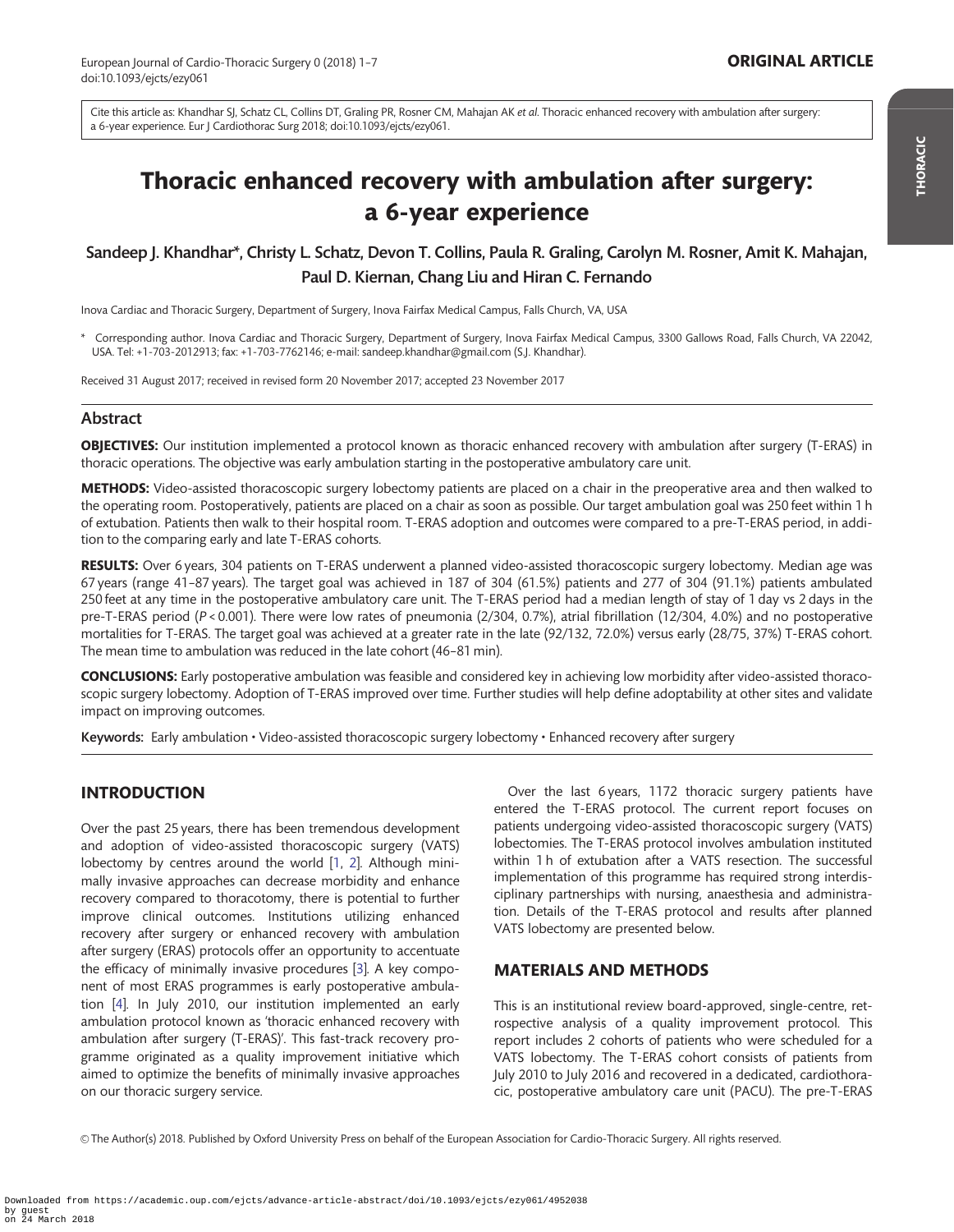cohort consists of patients from June 2007 to June 2010, which was analysed as a historical comparison cohort. Fig. 1 shows the study flowchart of inclusion and exclusion criteria. The T-ERAS protocol consists of 4 phases of care: preoperative, intraoperative, PACU and step-down unit (Fig. [2\)](#page-2-0).

#### Preoperative phase

Prior to surgery, patients are counselled about the ambulation protocol. All key members of the patient's social support network, (the 'family') are invited for this discussion. The patient and their family are encouraged to take a brisk walk (or an equivalent or more vigorous activity) for 20 min, 3 times per day, prior to surgery. Smoking cessation is required, with a 3-week period of complete smoking cessation prior to the date of operation. Members of the patient's household and family are all encouraged to quit smoking. Our pain management philosophy revolves around setting appropriate patient-centred expectations. This includes a discussion of the use of a minimally invasive approach, local anaesthetic techniques to minimize opioid use and the health benefits of early postoperative ambulation. Reasonable expectations for pain tolerance are set. The family, friends and

healthcare team are charged with the responsibility of successful execution of this philosophy.

On the day of surgery and arrival to the preoperative area, the patient is placed in a chair rather than a bed. Expectations for postoperative ambulation are reiterated by all members of the care team. The patient walks from the preoperative area to the operating room and is assisted onto the operating room table. Phase 1 is designed to support full patient autonomy and is vital in addressing the aim to decrease preoperative 'medical' intervention and priming the patient and their family for success after surgery.

#### Intraoperative phase

To minimize barriers to an early ambulation, the use of central or arterial lines are employed in only necessary cases. Urinary and epidural catheters are avoided when possible. To prevent hypothermia, the operating room temperature is kept at  $24^{\circ}$ C and warming blankets are used. Intravenous fluids are minimized (goal <100 cc/h) throughout surgery. If intraoperative hypotension occurs, it is treated with phenylephrine. Anaesthetic management is focused on reducing the need for postoperative



Figure 1: Study flowchart for T-ERAS patients from July 2010 to July 2016. <sup>a</sup>All VATS lobectomies (n = 100) from the pre-T-ERAS period (2007-2010) are not represented in chart but used as the historical cohort for Tables [1](#page-4-0) and [2](#page-4-0). PACU: postoperative ambulatory care unit; T-ERAS: thoracic enhanced recovery with ambulation after surgery; VATS: video-assisted thoracoscopic surgery.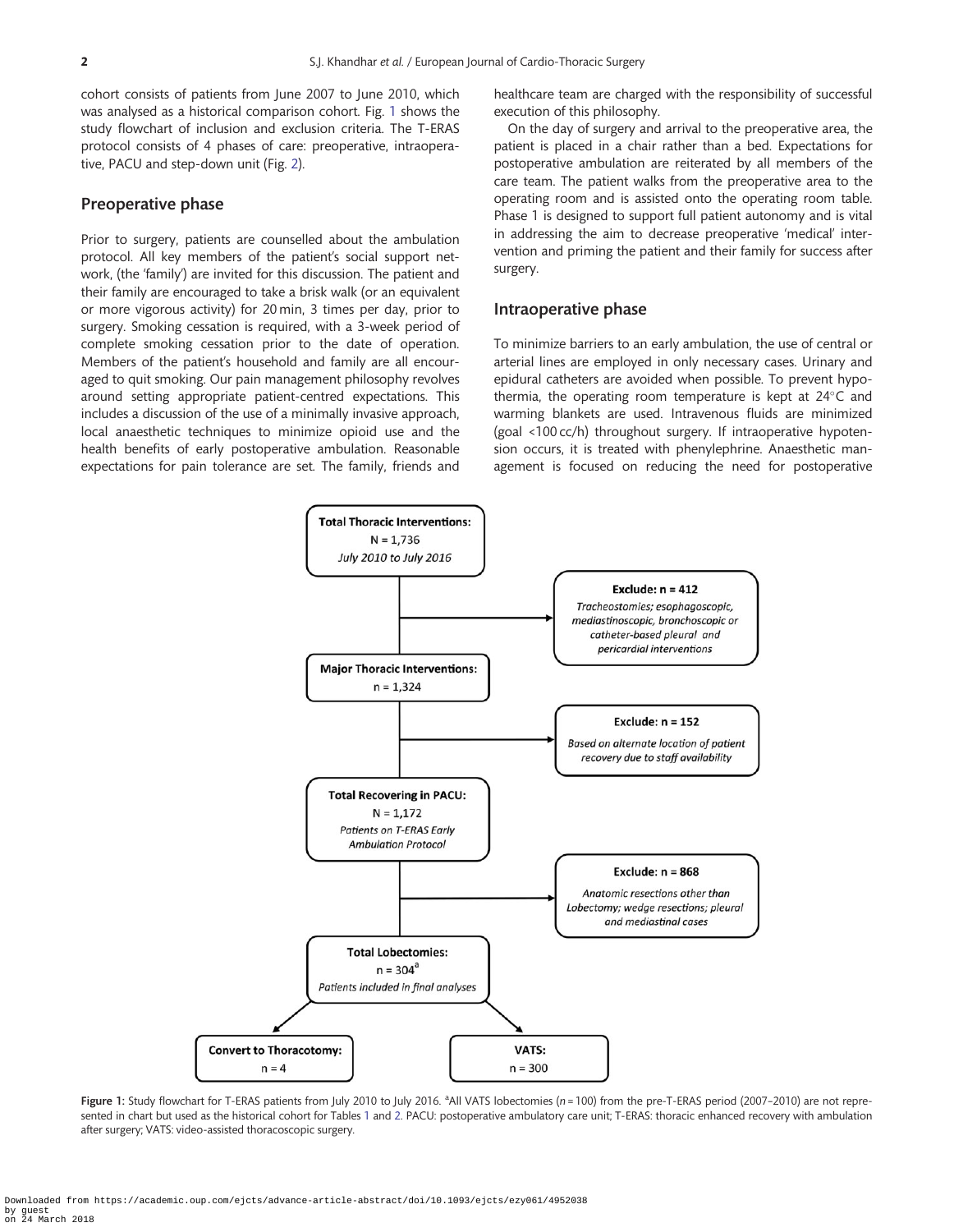**The T-ERAS Protocol** 

<span id="page-2-0"></span>

Figure 2: Key components of the T-ERAS protocol by operative stage. ASAP: as soon as possible; CXR: chest X-ray; INTRAOP: intraoperative; IV: intravenous; OR: operating room; PACU: postoperative ambulatory care unit; postop: postoperative; PREOP: preoperative; pt: patient; sxn: suction w/: with; T-ERAS: thoracic enhanced recovery with ambulation after surgery; w/: with.

opioid use and inhalation agents. A minimally invasive approach with no rib spreading is employed. A single chest tube is placed to -20 mmHg suction. A subcutaneous incision site injection with 10–20 ml of 0.25% bupivacaine is placed at the end of the VATS procedure. Epidural catheters are not used after VATS lobectomy, and if thoracotomy is undertaken, an On-Q® system is placed. The patient is routinely extubated in the operating room. During the 6-year period, the thoracic surgery service conducted a randomized controlled trial using the On-Q (catheter-based pump delivery) system and a single-blinded randomized controlled trial study on the benefits of Exparel® (liposomal bupivacaine), which is currently in the data analysis phase [[5](#page-6-0)].

#### Postoperative ambulatory care unit phase

Upon arrival to the PACU, the patient is carefully placed on a chair as soon as safely possible. If the patient is clinically stable, all invasive monitoring lines, if present, are removed. Within 1 h of extubation, the patient is assisted in ambulation by the nursing staff. An initial target goal for walking distance is set to 250 feet. If the target time and distance goals are not met upon the initial attempt, a comment is recorded by the PACU nurse, and repeat attempts are made until the target distance is met, and this time is then recorded. The patient will greet the family during the 2nd walk in the PACU. Pain medications in the PACU include ketorolac, acetaminophen and oral hydromorphone. Intravenous opioids are avoided. The chest tube is placed to water seal after

review of the chest radiograph. When cleared by the PACU nurses, the patient will walk to the step-down unit  $(\sim$  500 feet from the PACU) with the family and PACU nurse in attendance.

#### Step-down unit phase

On arrival to the step-down unit, the patient is placed in a reclining chair rather than a hospital bed. Upright positioning facilitates pulmonary toilet and encourages a sense of well-being, not only for the patient but is also helpful for the family members to see the patient in this state shortly after an operation. The target ambulation goal on the operative day is 10 laps around the stepdown unit ( $\sim$ 2500 feet). On the following postoperative days, the target goal is at least 20 laps. A checkbox is placed on a whiteboard in the patient's room, and each lap walked is checked off when completed (Fig. [3\)](#page-3-0). The chest tube is removed on the day of discharge, typically postoperative Day 1 or 2. If an air leak persists but the patient is otherwise stable and prepared for discharge, i.e. ambulating well, good pulmonary toilet, a wellexpanded lung on chest radiograph and tolerable pain, then the patient is discharged with the chest tube connected to a portable chest drainage canister.

## Data collection and analysis

The primary ambulation target goal was the ability to walk 250 feet within 1 h after extubation. Early ambulation data in the THORACIC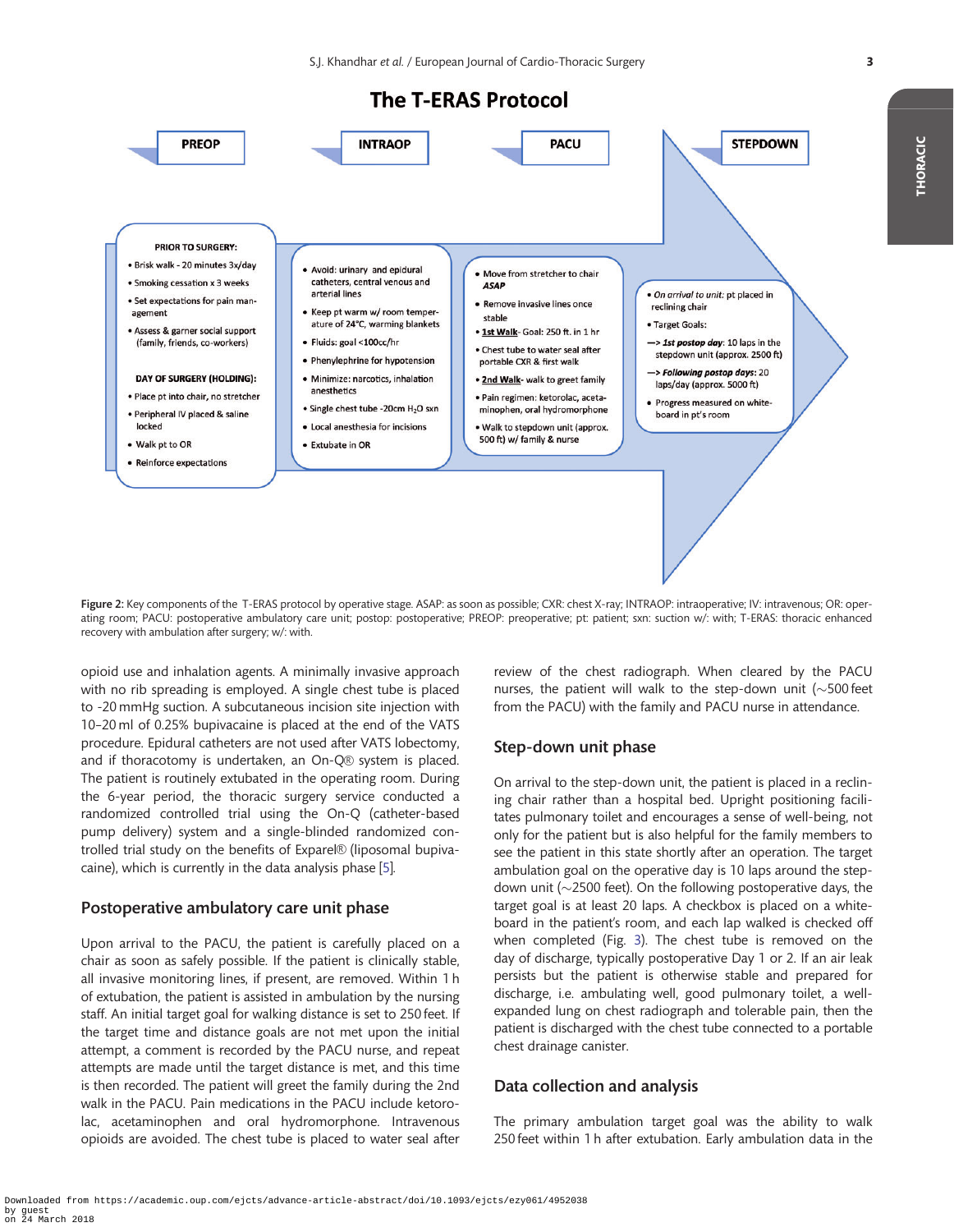<span id="page-3-0"></span>

Figure 3: Whiteboard in patient room with the number of laps completed.

PACU was prospectively collected on all patients as part of this quality improvement project. The following data points were included: time of extubation, time to ambulation, distance ambulated and a comment if the target goal was not met. Data collection was kept active for the duration of time spent in the PACU.

Retrospective chart review for 30-day complications was undertaken and descriptive statistics are presented. The learning curve for the adoption of the T-ERAS protocol was analysed by comparing the early cohort (July 2010–July 2012) and the late cohort (July 2014–July 2016). In order to assess the benefits of T-ERAS, and whether more experience with ambulation translated into better outcomes, length of stay (LOS) and 30-day complication rates were evaluated for the pre-T-ERAS and T-ERAS periods. Additionally, LOS and 30-day complication rates were analysed for the early and late T-ERAS cohorts. Statistical tests of the Pearson's  $\chi^2$  test or Fisher's exact test for dichotomous outcome variables and Mann–Whitney–Wilcoxon rank-sum test for continuous variables were used to evaluate differences among the subsets. P-values of < 0.05 were considered statistically significant. All statistical analysis was performed in R (R Core Team, Vienna, Austria) [[6](#page-6-0)].

### RESULTS

From July 2010 to July 2016, 304 patients scheduled for VATS lobectomy were analysed with respect to postoperative ambulation, complications and clinical outcomes. There were 4 cases converted to thoracotomy (4/304, 1.3%), 3 due to the tumour size and location favouring an open approach and 1 for bleeding that could not be controlled thoracoscopically. The median age was 67 (range 41–87) years and included 126 men and 178 women. Patient characteristics are summarized in Table [1.](#page-4-0)

The ambulation target goal distance of 250 feet within 1 h of extubation was achieved in 187 of 304 (61.5%) patients. Additionally, 208 of 304 (68.4%) patients were able to ambulate any distance within the 1st h and 288 of 304 (94.7%) patients ambulated any distance within 2 h. Only 3 (1.0%) patients were unable to ambulate at all in the PACU. The reasons for failure to ambulate included 2 cases of hypotension requiring vasopressors and 1 case of orthostatic hypotension with severe nausea. The 2 patients requiring vasopressors were transferred to the intensive care unit from the PACU and not to the step-down unit. These were the only patients in the cohort requiring intensive care unit monitoring. Comparison of patient outcomes and ambulation measures from our early and late cohorts are summarized in Tables [2](#page-4-0) and [3,](#page-5-0) respectively. The target goal of 250 feet within 1 h of extubation was achieved in only 28 of 75 (37%) of the early cohort compared to 92 of 132 (72.0%) in the late cohort ( $P < 0.001$ ). Several outcomes related to the timing of ambulation were significantly improved in the late cohort.

For the total VATS lobectomy sample population during the T-ERAS period, the median LOS was 1 day (interquartile range 1–1.25 days) postoperatively. Outcomes were then compared to all patients undergoing VATS lobectomy  $(n = 100)$  in the pre-T-ERAS period (June 2007-June 2010). The median LOS was 2 days (interquartile range 1–4 days), where a strong statistical significance was observed between the pre-T-ERAS and T-ERAS periods (P < 0.001). Furthermore, the 1st postoperative day discharge was achieved in 228 of 304 (75.0%) patients in the T-ERAS period vs only 25 of 100 (25.8%) patients in the pre-T-ERAS period (P < 0.001). Complications within 30 days of surgery are demonstrated in Table [2.](#page-4-0)

Thirty-day postoperative pneumonia was defined according to the Society of Thoracic Surgeons (STS) as meeting 2 of the 5 characteristics: fever, leucocytosis, chest X-ray with infiltrate, positive culture from sputum and/or treatment with antibiotics [[7](#page-6-0)]. The pre-T-ERAS pneumonia incidence was observed in 6 of 100 (6.0%) patients and the T-ERAS period was observed in 2 of 304 (0.7%) patients ( $P = 0.004$ ). There were no 30-day mortalities in the T-ERAS period, and a 30-day readmission rate is reported in 15 of 304 (4.9%) patients and related to the following: pulmonary/pleural (11/304, 3.6%), cardiac (2/304, 0.7%), renal (1/304, 0.3%) and gastrointestinal (1/304, 0.3%). There were no falls or injuries related to the implementation of the T-ERAS protocol in VATS lobectomy cases. When comparing clinical outcomes in the early and late cohorts of the T-ERAS period, there were no statistically significant differences except the duration of air leak (Table [2\)](#page-4-0).

#### **DISCUSSION**

ERAS programme development and acceptance has grown with the increasing use of minimally invasive approaches for different surgical procedures. In a recent randomized trial, the application of an ERAS pathway resulted in shorter hospital stay after colorectal surgery [\[8\]](#page-6-0). Reduced hospital stay is one of the goals of ERAS for thoracic surgery patients as demonstrated by Scarci et al. [[9–11](#page-6-0)] in the UK, and other groups have evaluated chest physiotherapy and ambulation measured by a pedometer to decrease postoperative pulmonary complications.

A systematic review of ERAS after elective lung resection was recently conducted and identified 1 randomized and 5 nonrandomized studies [[3](#page-6-0)]. The 5 non-randomized studies reported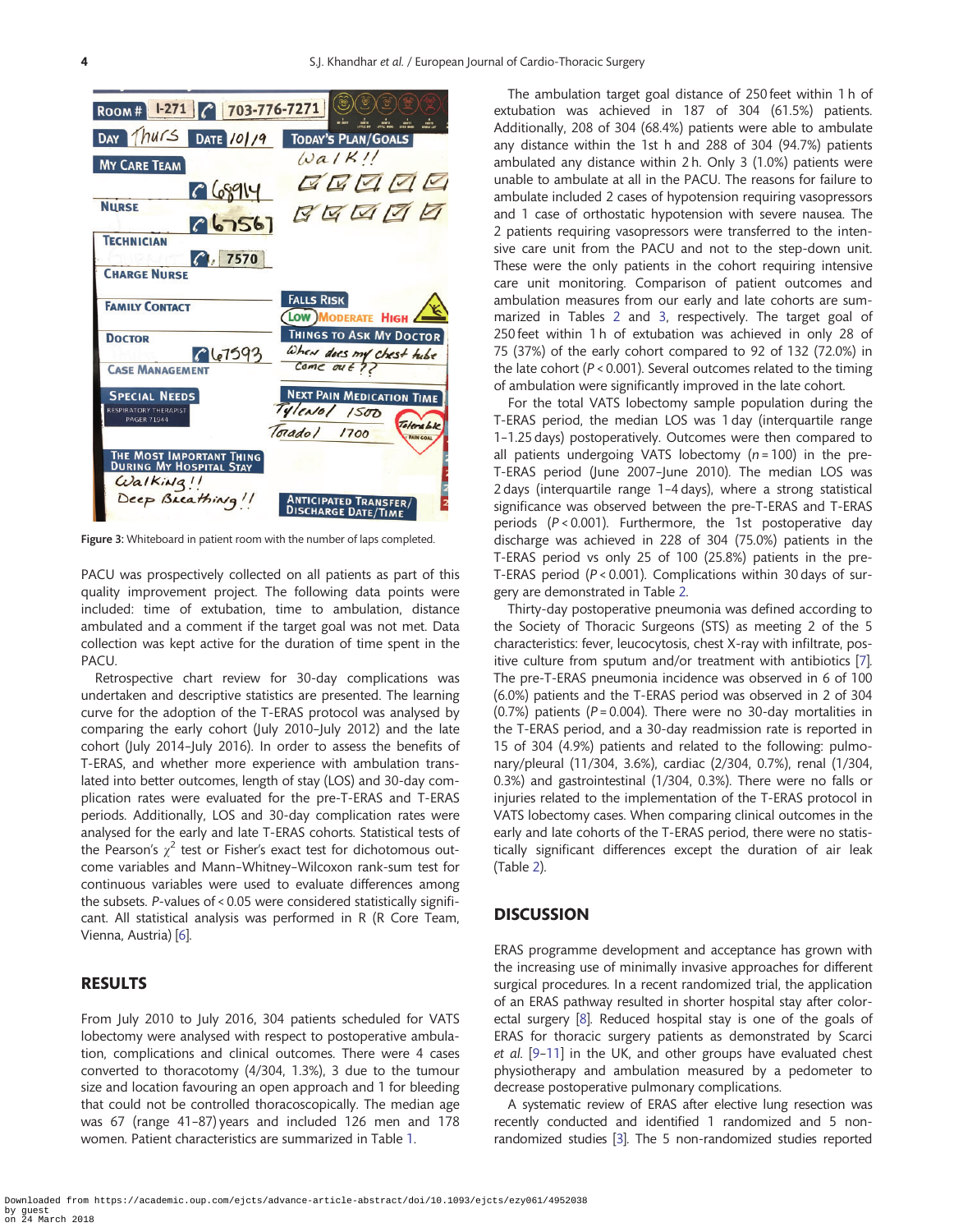| Patient characteristics             | Early cohort<br>$(n = 75)$ | Late cohort<br>$(n = 132)$ | $P$ -value        | Pre-T-ERAS<br>$(n = 100)$    | T-ERAS<br>$(n = 304)$        | P-value |
|-------------------------------------|----------------------------|----------------------------|-------------------|------------------------------|------------------------------|---------|
| Age, mean $\pm$ SD<br>Gender, n (%) | $65.0 \pm 10.7$            | $65.9 \pm 10.3$            | 0.56 <sup>a</sup> | $66.2 \pm 10.0$              | $66.2 \pm 10.5$              | 0.98    |
| Male                                | 27(36)                     | 58 (43.9)                  | 0.33 <sup>b</sup> | 53 (53.0)                    | 178 (58.6)                   | 0.39    |
| Female                              | 48 (64)                    | 74 (56.1)                  |                   | 47 (47.0)                    | 126 (41.5)                   |         |
| Race, $n$ $%$                       |                            |                            |                   |                              |                              |         |
| White                               | 63 (89)                    | 97(75.2)                   | $0.12^{b}$        | 73 (73.7)                    | 236 (81.1)                   | 0.46    |
| <b>Black</b>                        | 2(3)                       | 10(7.8)                    |                   | 8(8.1)                       | 19(6.5)                      |         |
| Asian                               | 4(6)                       | 18 (14.0)                  |                   | 14(14.1)                     | 28(9.6)                      |         |
| Hispanic                            | 2(3)                       | 4(3.1)                     |                   | 4(4.0)                       | 8(2.8)                       |         |
| $FEV_1$ , mean $\pm$ SD             | $88.0 \pm 22.2$            | $85.6 \pm 18.0$            | 0.26 <sup>a</sup> | $86.6 \pm 19.9$ <sup>c</sup> | $87.5 \pm 19.6$ <sup>d</sup> | 0.70    |
| $DICO$ (%), mean $\pm$ SD           | $71.8 \pm 20.7$            | $74.3 \pm 18.4$            | 0.20 <sup>a</sup> | $72.7 \pm 22.7$ <sup>e</sup> | $75.7 \pm 27.0$ <sup>t</sup> | 0.29    |

#### <span id="page-4-0"></span>Table 1: VATS lobectomy patient demographics

Statistical tests compare proportions of demographic data for the following time periods: the early T-ERAS cohort (July 2010–July 2012) to the late T-ERAS cohort (July 2014–July 2016), and the pre-T-ERAS cohort (June 2007–June 2010) to the whole T-ERAS cohort (July 2010–July 2016) are also compared. There are 4 missing data records, 1 in race and 3 in LOS for pre-T-ERAS, so the numbers do not sum 100.

<sup>a</sup>The Mann-Whitney-Wilcoxon test for difference of continuous distributions.

 $^{\rm b}$ The  $\chi^2$  test or the Fisher's exact test for difference in proportions.

<sup>c</sup>Seven missing data records.

<sup>d</sup>One missing data record.

<sup>e</sup>Ten missing data records.

f Eight missing data records.

DLCO: diffusing capacity of the lungs for carbon monoxide; FEV<sub>1</sub>: forced expiratory volume in 1 s; LOS: length of stay; SD: standard deviation; T-ERAS: thoracic enhanced recovery with ambulation after surgery; VATS: video-assisted thoracoscopic surgery.

Table 2: Comparison of clinical patient outcomes and 30-day complications in both VATS lobectomy patients prior (n=100) to and after (n=304) the T-ERAS protocol implementation (July 2010) and in the early T-ERAS cohort versus the late T-ERAS cohort

| Clinical outcomes and<br>30-day complications | Early T-ERAS<br>cohort ( $n = 75$ ), $n$ (%) | Late T-ERAS<br>cohort ( $n = 132$ ), $n$ (%) | $P$ -value | Pre-T-ERAS<br>$(n = 100)$ , n $(\%)$ | T-ERAS<br>$(n=304)$ , n $(\%)$ | P-value |
|-----------------------------------------------|----------------------------------------------|----------------------------------------------|------------|--------------------------------------|--------------------------------|---------|
| LOS (days)                                    |                                              |                                              |            |                                      |                                |         |
| 1 <sup>a</sup>                                | 47(63)                                       | 96(72.7)                                     | 0.28       | $25(26)^{b}$                         | 228 (75.0)                     | < 0.001 |
|                                               | 17(23)                                       | 24 (18.2)                                    |            | $24(25)^{b}$                         | 46(15.1)                       |         |
| >3                                            | 11(15)                                       | 12(9.1)                                      |            | 48 $(50)^{b}$                        | 30(9.9)                        |         |
| Discharged with chest tube                    | 14 (19)                                      | 6(4.6)                                       | 0.002      | $17(17)^{b}$                         | 33 (10.9)                      | 0.11    |
| Atrial arrhythmia                             | 3(4)                                         | 6(4.6)                                       | >0.99      | 8(8.0)                               | 12(4.0)                        | 0.12    |
| Pneumonia                                     | 1(1)                                         | 1(0.8)                                       | >0.99      | 6(6.0)                               | 2(0.7)                         | 0.004   |
| Air leak >5 days                              | 11(15)                                       | 4(3.0)                                       | 0.004      | 3(3.0)                               | 22(7.2)                        | 0.16    |
| Deep vein thrombosis                          | 2(3)                                         | 0(0)                                         | 0.13       | 0(0)                                 | 2(0.7)                         | >0.99   |
| Pulmonary embolus                             | 1(1)                                         | 1(0.8)                                       | >0.99      | 1(1.0)                               | 2(0.7)                         | 0.58    |
| Acute renal failure                           | 1(1)                                         | 0(0)                                         | 0.36       | 0(0)                                 | 1(0.3)                         | >0.99   |
| 30-day readmissions                           | 6(8)                                         | 6(4.6)                                       | 0.36       | 6(6.0)                               | 15 (4.9)                       | 0.61    |
| Transfusions                                  | 0(0)                                         | 3(2.3)                                       | 0.55       | 3(3.0)                               | 3(1.0)                         | 0.16    |
| 30-day mortality <sup>c</sup>                 | 0(0)                                         | 0(0)                                         | >0.99      | 2(2.0)                               | 0(0)                           | 0.06    |

<sup>a</sup>One patient included in this category was discharged on POD 0.

<sup>b</sup>Three patients in the pre T-ERAS period were mortalities that were never discharged; therefore, the percentages were out of 97, not 100 for LOS and home with chest tube variables.

<sup>c</sup>Deaths related to stroke, myocardial infarction or cardiac complications.

LOS: length of stay; POD: postoperative day; T-ERAS: thoracic enhanced recovery with ambulation after surgery; VATS: video-assisted thoracoscopic surgery.

shorter LOS when ERAS was applied, while the 1 randomized study in this systemic review did not. The median LOS in that randomized study was 11 days after lobectomy in both groups, which is longer than what is typically reported [[12\]](#page-6-0). Although there were no differences in the overall complication rate, in the randomized study, the fast-track group demonstrated a statistically significant lower rate of pulmonary complications at 6.6% vs 35.0%, supporting the role of ERAS ( $P = 0.0009$ ) [[12\]](#page-6-0). Fewer pulmonary adverse events are an important goal of a fast-track approach. The T-ERAS pneumonia rate of 2 of 304 (0.7%) compares favourably with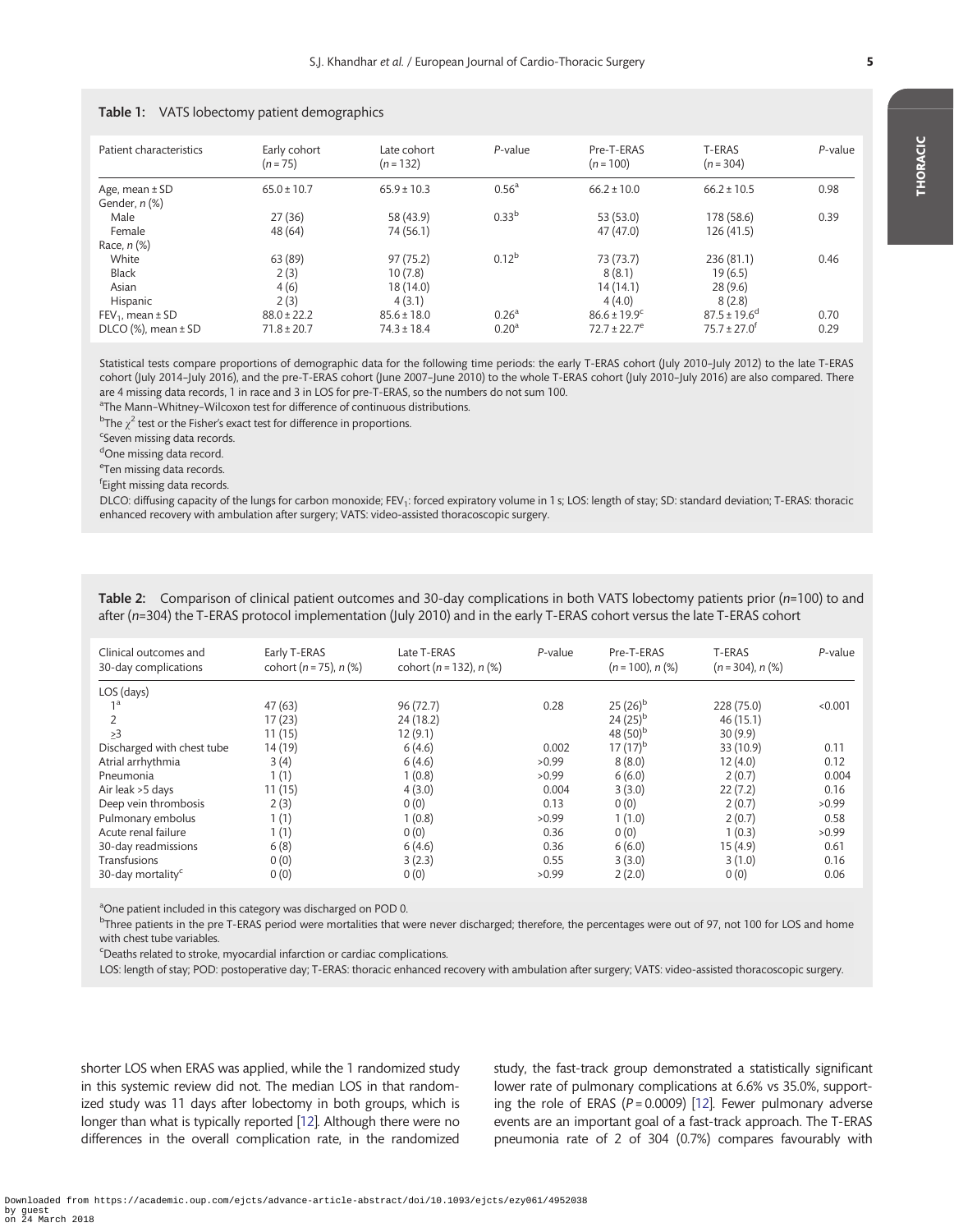#### <span id="page-5-0"></span>Table 3: Postoperative ambulation outcomes

| Ambulation outcomes                                               | All 6 years<br>$(n = 304)$ | Early cohort<br>$(n = 75)$ | Late cohort<br>$(n = 132)$ | $P$ -value <sup>a</sup> |
|-------------------------------------------------------------------|----------------------------|----------------------------|----------------------------|-------------------------|
| Met target goal (250 feet in 1 h), $n$ (%)                        | 187 (61.5)                 | 28(37)                     | 95 (72.0)                  | < 0.001                 |
| Cannot walk at all, n (%)                                         | 3(1.0)                     | 3(4)                       | 0(0)                       | 0.09                    |
| Any distance in 1 h, $n$ (%)                                      | 208 (68.4)                 | 29(39)                     | 108 (81.8)                 | < 0.001                 |
| Any distance in 2 h, $n$ (%)                                      | 288 (94.7)                 | 64 (85)                    | 128 (97.0)                 | 0.005                   |
| 250 feet in any time, $n$ (%)                                     | 277(91.1)                  | 59 (79)                    | 113 (85.6)                 | 0.28                    |
| Attempted walking in first 30 min of extubation, $n$ (%)          | 47 (15.5)                  | 0(0)                       | 37(28.0)                   | < 0.001                 |
| Time from extubation to attempt of ambulation, mean ± SD (median) | $57.3 \pm 33.2$ (51 min)   | $80.5 \pm 43.5$ (65 min)   | $46.2 \pm 25.6$ (38.5 min) | < 0.001 <sup>b</sup>    |

Proportions of the targeted ambulation outcomes of time and distance for the early (July 2010–July 2012) and the late (July 2014–July 2016) T-ERAS cohorts are compared.

<sup>a</sup>The  $\chi^2$  or Fisher's exact test for difference in proportions.

<sup>b</sup>The Mann-Whitney-Wilcoxon test for difference in continuous distributions.

SD: standard deviation; T-ERAS: thoracic enhanced recovery with ambulation after surgery.

reported pneumonia rates from other studies and is a statistically significant improvement when compared to the pre-T-ERAS era  $(P = 0.004)$  [\[2,](#page-6-0) [13\]](#page-6-0).

The major focus of our protocol was early ambulation. The concept of early ambulation is not new. In 1949, Leithauser [\[14](#page-6-0)] put forward a rationale for early ambulation, at a time when many surgeons routinely placed patients on bed rest after surgery. In 2014, 1 centre reported a 12-week protocol consisting of brisk walking exercises that started the day after transfer to a regular ward [\[15](#page-6-0)]. Thirty-three patients received the walking intervention, and a later group of 33 patients received standard of care. The intervention group had significantly better pulmonary function at 3 and 6 months. Another centre reported their 5-year experience with a fast-track programme, which included 109 patients who underwent lobectomy where early ambulation was encouraged within 1–2 h, but no target distances were defined in the report [\[4](#page-6-0)]. Early ambulation was achieved in 90.8% of their patients, and the median hospital stay was 2 days [[4](#page-6-0)].

Since the inception of our institution's protocol, and throughout its implementation, safety was a prime consideration. We have previously presented safety results for the T-ERAS protocol at the World Conference on Lung Cancer [[16\]](#page-6-0). During the time period of the quality improvement initiative using the T-ERAS protocol, a total of 1172 thoracic surgical patients (excluding endoscopy, bronchoscopy, tracheostomy and catheter-based pleural procedures) were recovered in our PACU with no falls and no injuries.

This report focuses on VATS lobectomy patients to provide a homogeneous subset that is readily comparable across programmes. Over the course of 6 years, a majority of patients (61.5%) achieved the set target ambulation goal of 250 feet in 1 h of extubation. Of the 304 patients, 94.7% were able to ambulate any degree within 2 h and only 3 of 304 (1.0%) patients could not walk at all in the PACU. The impact of the learning curve and protocol adoption over time is demonstrated with the target ambulation being achieved in 72.0% (95/132) of patients in the late T-ERAS cohort compared to only 37% (28/75) of patients in the first 2 years of implementing the T-ERAS protocol.

Family engagement and the setting of rigorous expectations are key to a successful implementation of the protocol. The consistent family participation throughout the whole process is vital to patient success. Family support begins at the initial consult visit, followed by preoperative goal reinforcement, greeting the

patient during the 2nd walk in the PACU and family members help monitor ambulation by tracking walks (times and distance) on the inpatient room whiteboard. These supporting activities provide a goal-orientated approach in which the patient and family can participate in tandem with the clinical staff.

Another important factor to the success of our protocol has been the collaboration from nursing, anaesthesia staff and administration. Intraoperative strategies such as fluid restriction, avoidance of opioids and the employment of a minimally invasive technique are used to limit pulmonary oedema, early postoperative sedation and facilitate early mobilization. Nursing commitment and buy-in is a cornerstone for implementation, as these clinical staff interact with the patient and family the most frequently and provide the necessary reinforcement of expectations.

Our facility is a 900-bed hospital with a dedicated cardiothoracic operating suite on the same floor as our cardiothoracic step-down unit. The advantage of a smaller, focused group of individuals and administrative recognition of appropriate staffing levels should be emphasized as a significant benefit to the success of implementation. There were no increased costs associated with the implementation of the T-ERAS protocol and the results have inspired the growth of similar initiatives in other specialties at our institution. The ability to ambulate from the recovery room to a patient's room may not be achievable in many centres, but other aspects of this protocol may lend themselves to adoption.

LOS and clinical outcomes were improved when comparing the pre-T-ERAS to the T-ERAS periods. Of interest, when the early versus late T-ERAS periods were compared, there is no clear difference in clinical outcomes, despite a notable improvement in the ambulation speed and performance in the late T-ERAS cohort. This suggests that having a focus on ambulation results in a positive culture shift, which has resulted in improved patient outcomes. Simply having a mandate for ambulation in the early postoperative period requires commitment and engagement from every member of the care team.

#### **CONCLUSION**

In summary, we report the successful adoption of the T-ERAS protocol after VATS lobectomy. T-ERAS is a major and positive